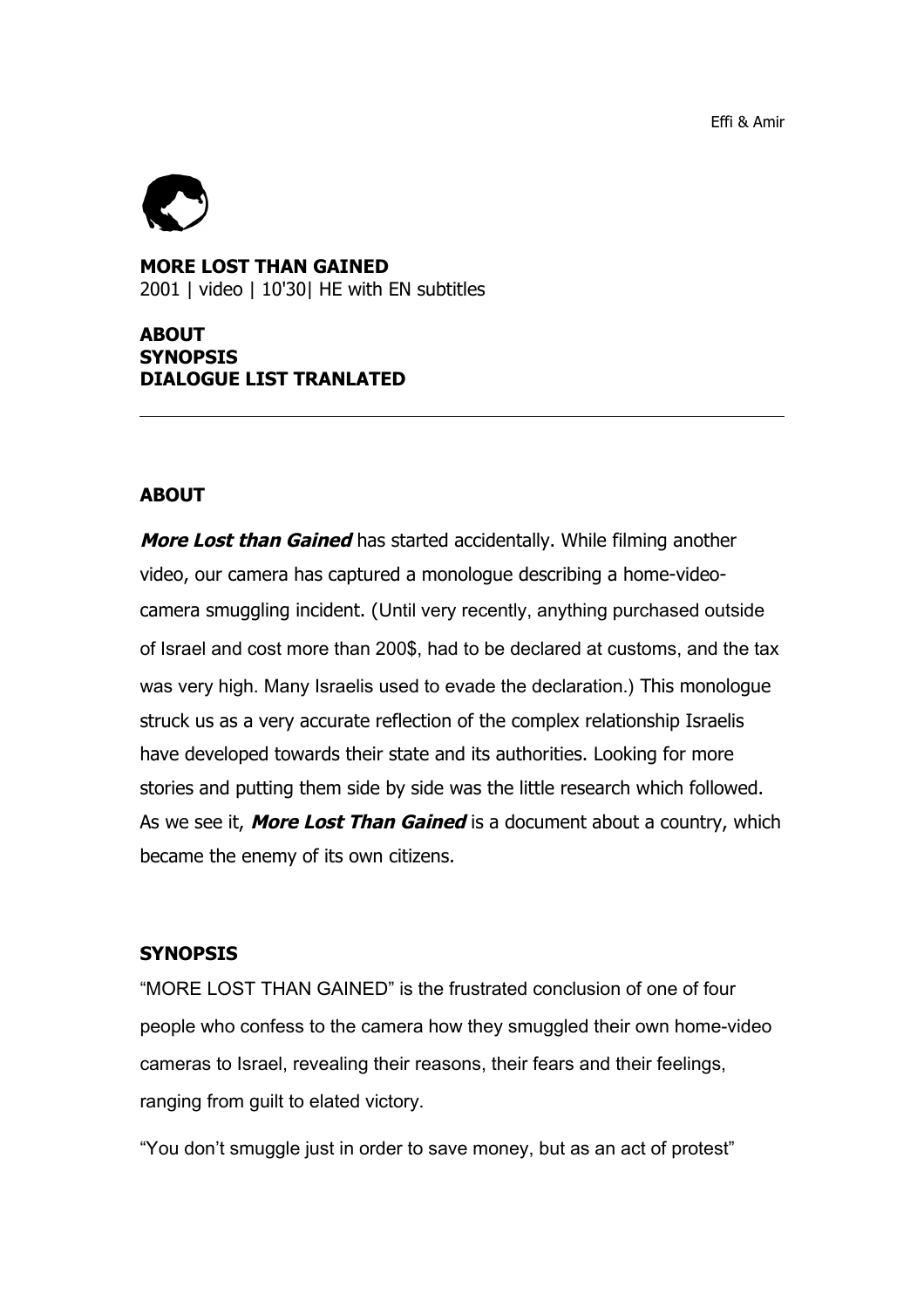# DIALOGUE LIST

- different colours indicate different speakers

### MORE LOST THAN GAINED

- More lost than gained
- The camera was the newest technology
- The newest technology
- Not in its ability but in that it was bigger and heavier, so it could also serve as a weapon.
- Not one of those huge packages, but something which you hold in your hand and can feel its weight.
- My brother lives in Miami, Florida… in Miami, Florida, and… I was also in Brooklyn, I've been to lots of places, I was in the US twice, for a month…there is a shop in Brooklyn, owned by Israelis , who sell electrical appliances.
- I bought the video camera in Hong Kong and when we returned to Israel, after a year, we had to decide how to smuggle it into the country without paying tax.
- Two days before I returned to Israel from a trip to Spain, our guide, Doron, took us to a place where you can buy tax-free goods. And I decided to buy the camera that I've always dreamed about, with a screen that films in super VHS, to use it for the community TV. When I chose it, my first thought was how do I smuggle it to Israel.
- F But it's a really…really good thing. It's a...GFC...GMC...how do you call it? (JVC- Amir answers) I have one, it works great!
- And then you say: you bring it back to Israel and you don't want to pay tax. Why not paying tax? First of all…
- **Because!**
- In those days you are in the middle of the Intifada…
- What's the connection?!
- Do you wanna pay tax in the Intifada?
- What's the connection?!
- I don't want to pay tax in the Intifada!
- I didn't throw in political reasons!
- $\lceil$  In addition to this, our bag was stolen... in China. There was nothing in it but it was nicked!
- But this already gave us an idea.
- Our story began last year. We came back from a long visit to the US. And, of course we bought there lots of things, lots of clothes etc… including a video camera. A Hitachi, which I researched before what to buy and where. We paid 350\$.
- We went to the police and reported our bag stolen, containing all our documents. Basically, we said to ourselves, that if we say that our declaration form was amongst the documents, it means that we declared the camera when we left Israel, we don't have to declare it again, but we can't prove it since our bag was stolen in China.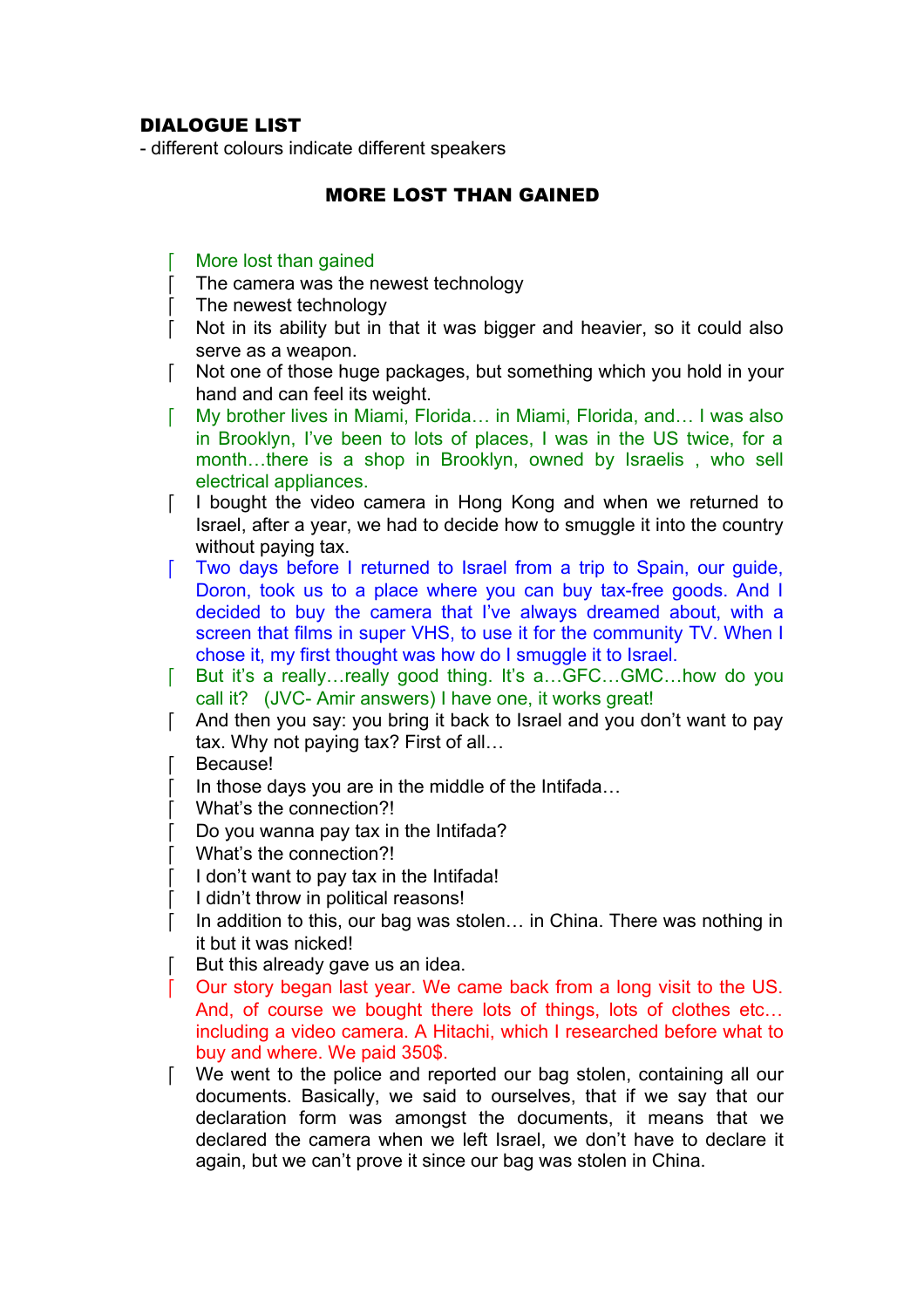- So, my first thought was how do I smuggle it to Israel? Cause I really, really don't feel like paying tax. The state doesn't deserve it and anyhow they take a lot of tax. Some people told me  $-$  put it between your clothes, some said just to declare, to pass at the red lane and declare it, I decided that it doesn't suit me.
- $\lceil$  lam not a liar, the only place I may lie is at the customs at Ben Gurion airport
- $\lceil$  Then he told me, the shop owner, a religious guy, idiot, and I am a idiot for listening to him… he told me hide it up your sleeve and…and put your coat like this… and I listened to him like an idiot
- [ Then we arrived in Israel, knowing full well that I will be the one to smuggle it in my bag, as I never get searched.
- $\lceil$  I bought the camera, arrived at the hotel, all the small parts, including the charger, cables and batteries, I put between my clothes, the camera itself I wrapped in plastic. It was a bubble wrap, the kind that kids love to pop… something like this… I emptied my wash bag, and I shoved it in.
- We travelled with four kids too. Some of them too young to understand what customs is all about… and some do.
- Many people told me… in the hotel there were many Israelis, and there were a lot in Brooklyn, who live there… told me: listen, put it on, hang it…like this…without the bag, as if you're now… and they won't do anything to you, no customs, nothing! And I didn't listen to them, I listened to the guy in the shop.
- So she took the camera with her
- No,no,no, we arrived in Israel and the bag didn't. and we had to leave the airport without the camera… then the bag arrived, a few days later, of course they opened it and saw the camera straight away but we didn't want to pay tax on it.
- We went through the red lane, and declared customs on something silly assuming that if they concentrate on the silly thing, they will say "go on, you can go" and we can get out of there with our expensive camera.
- My only fear was what do I do if customs officials , airport officials catch me. I decided to play dumb, as it is my first trip abroad.
- It worked, and whilst the custom's official was asking questions like… "do you have anything else in your suitcases, something else expensive?" I said: "no…". I felt bad. I don't like lying. I don't lie.
- You don't smuggle to save money. Actually you do it as an act of protes, I think. It's a niche of non-conformism that we allow ourselves with all these years of bloodshed in the army, the missiles etc…
- $\lceil$  I just got into my head that they won't catch me. In the worst case, it's my first trip abroad and I didn't know… play dumb.
- First of all we had this note from the Chinese police, that we did declare that our forms were stolen, including the customs declaration we gave when we left Israel. It turns out that the customs… once you declared at customs, they don't keep a copy of the form.
- [ So, in front of the kids I said: "no, I don't have anything else to declare", so he lets me go. And my son, 8 years old, Nir: "Dad, Dad, but there